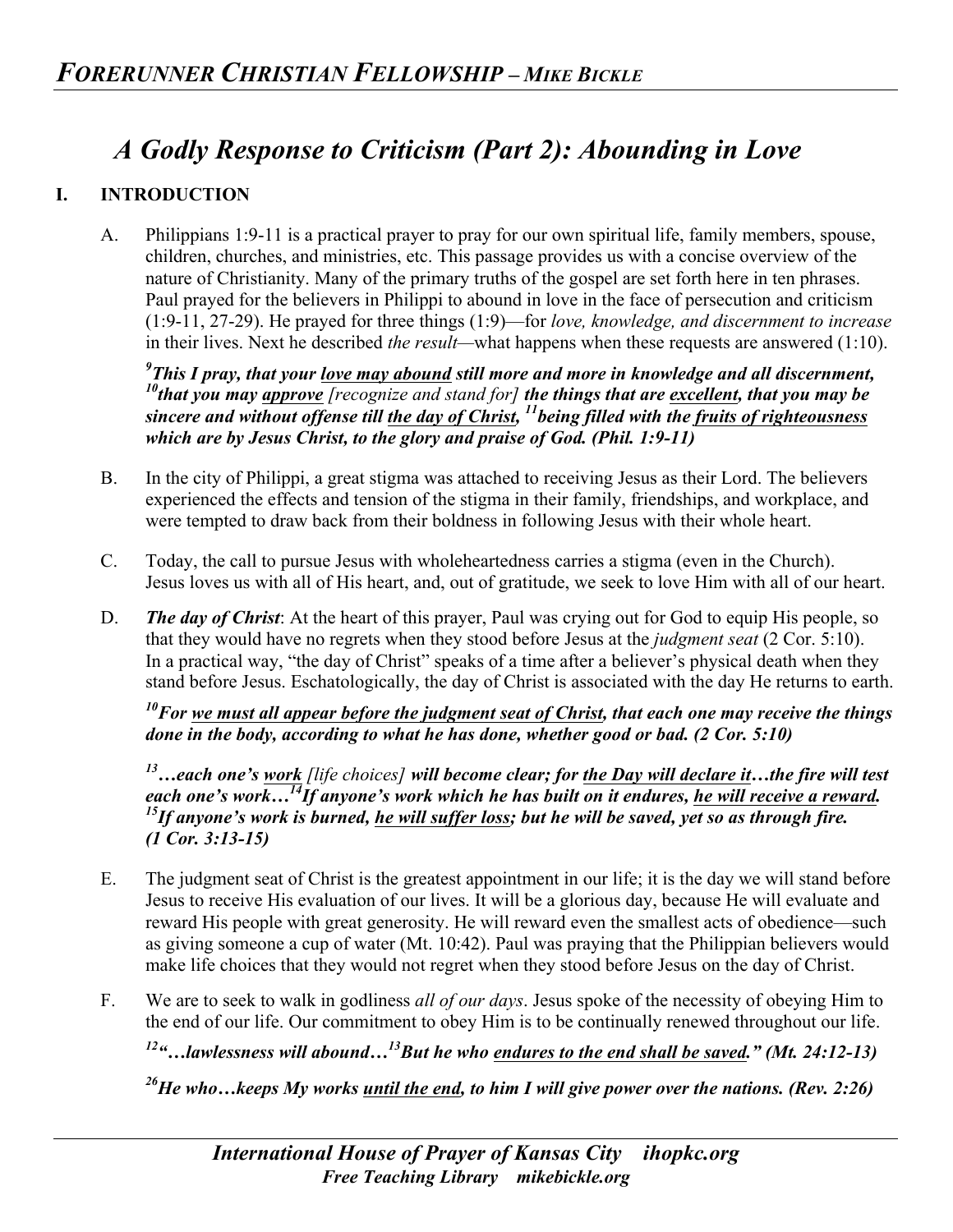## **II. PRAYING TO ABOUND IN LOVE: FOR THE CHURCH, OURSELVES, AND OTHERS**

A. Paul prayed for God's people to abound in love in the face of the stigma of the true gospel message. The challenge today is to discern the truth—to see clearly through the "fog of confusion" in our culture related to the truth of what God wants in the lives of those who truly seek to abound in love.

## <sup>9</sup>This I pray, that your love may abound still more and more in <u>knowledge</u> and <u>all discernment</u>, *This I pray, that your love may abound still more and more in knowledge and all discernment, 10that you may approve [recognize and stand for] the things that are excellent… (Phil. 1:9-11)*

- B. Today, social media offers many differing opinions of what God means by "excelling in love." Many are being "discipled by social media" instead of by God's Word. They accept whatever views seem the most popular. This results in much confusion and distortion of the true gospel of grace. Many are embracing ideas and activities that are not truly supported by God's Word. But on the last day, this will be of no benefit at all. Paul was praying that they not get lost in a "fog of confusion."
- C. *Your love may abound*: In praying that we would abound in love, we are asking the Spirit to inspire us in three ways: to abound in greater understanding of God's love for us; for the Spirit to tenderize our hearts so that we abound in love for Jesus; and to cause love to overflow in us for others.
	- 1. In Philippi, persecution and a stigma were associated with the gospel. Paul's prayer was not that persecution would be lifted, but that they would abound in love in the midst of pressure.
	- 2. Jesus asked the Father to impart the very love that He has for Jesus into our hearts (Jn. 17:26). I want love for Jesus to be the primary life goal that I realign my heart with again and again. Any who seek to love Jesus with all of their heart will surely overflow with love for people.

*26…that the love with which You [the Father] loved Me [Jesus] may be in them. (Jn. 17:26)*

- 3. We must define love on God's terms. God *is* love. Jesus is the only Man qualified to define love. All of His commands come from love (no matter how costly and demanding some of them are). God's commands are motivated by love and they produce love in us and through us as we embrace them. His commands are not burdensome, nor do they contradict love.
- D. *Still more and more*: We are to walk in the tension of being grateful for a small measure of love, yet hungry for increased measure. This affects our view of others as we pray, "God give them more love!" We are to recognize with gratitude even the smallest measure of love in people we pray for.
- E. *In knowledge*: Love grows in us as we receive more of the knowledge of gospel truths, with a focus on the knowledge of God's heart and personality. There is a relationship between abounding in love and increasing in the knowledge of God. We are set free by knowing gospel truths (Jn. 8:32). We are equipped to love more by receiving the knowledge of His affection for us (Jn. 15:9; 17:23).
	- 1. I use the term "gospel truths" to speak of the gospel of grace—who we are in Christ, what happened at the cross, our authority as believers, and our privileges in the grace of God. The truth of God's grace and His desire for us fills us with gratitude to respond to Him with love.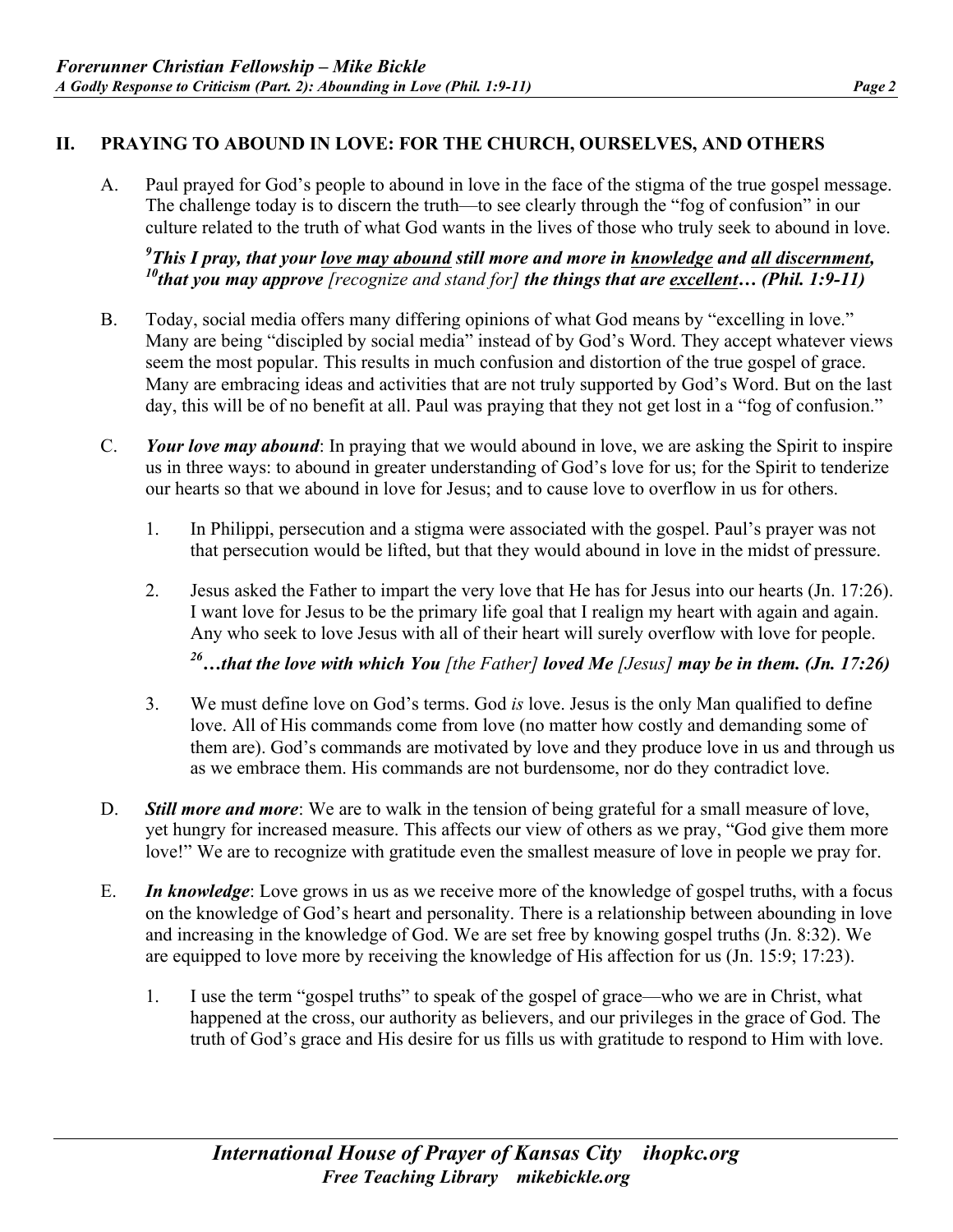- 2. We must avoid two errors—pursuing biblical knowledge in a way that *does not inspire love*, and pursuing humanistic love in a way that *does not express God's truth*. Humanistic love is not defined by or formed by truth. Some approach this love as if "love is God." God is love, but humanistic love is not God, and some of it is in opposition to what God defines as love.
- 3. We define love on God's terms. Jesus is the only Man qualified to define love. All of His commands are motivated by love and they produce love in us as we embrace them.
- F. *In all discernment*: Discernment is the ability to apply biblical knowledge in a way that is excellent in God's eyes. We make small decisions in thousands of life situations, including how we spend our time and money, and how we speak to people who criticize us. Blessed is the person who has clarity and confidence about the way they spend their time and money, how they respond to adversaries and pursue their ministry and occupational goals, and what entertainment they engage in.
- G. *That you may approve (recognize) the things that are excellent*: Spiritual discernment gives us the ability to approve (or recognize), stand for, rejoice in, and promote that which God calls excellent. We must *define love on God's terms*, according to His Word—by what He esteems as excellent such as pursuing the two great commandments as seen in the Sermon on the Mount lifestyle.
	- 1. What does God rejoice in and call excellent? It involves more than that which He *requires*. I am not content with just being saved; I want to honor His leadership *with excellence* in my obedience to Him. At the end of my life I want Him to say, "Well done" (Mt. 25:21). I want to bring a lifelong testimony of the excellence of faithfulness to the judgment seat of Christ.
	- 2. What does God want us to focus on? The enemy wants us confused, so that for years we embrace wrong things in the name of excellence. If he cannot get us to embrace wrong things, he will seek to get us entrenched in things that are of secondary importance. Paul taught that a believer can be saved, yet still "suffer loss" of their potential eternal rewards (1 Cor. 3:15).
	- 3. This issue of what God calls excellent is at the center of the debate in the Church. Studies tell us that "millennials" (those under 30) are different from other generations in that they define love, truth, and justice by *what they feel is right,* without reference to God's Word.
	- 4. In some parts of the Church, there is a great stigma attached to those who pursue Jesus with diligence and wholehearted obedience. A cultural stigma accompanies the things God calls excellent. Arguments in the Church against a life of wholehearted obedience are promoted by taking Bible verses out of context as some "salt erroneous arguments with Bible language."
	- 5. Any sincere believer can know what God considers excellent. It is clearly set forth in the Scriptures. With the indwelling Spirit, an open Bible, and the fellowship of like-minded believers, anyone who is sincere can discern that which God calls "excellent."
	- 6. We must be bold and clear, yet tender with humility, in standing for love as God defines it.
	- 7. The Lord wants His people to walk in these three things—to abound in love, grow in knowledge (that inspires love and expresses truth), and to possesses discernment of how to apply love and knowledge in the many small situations of our lives.